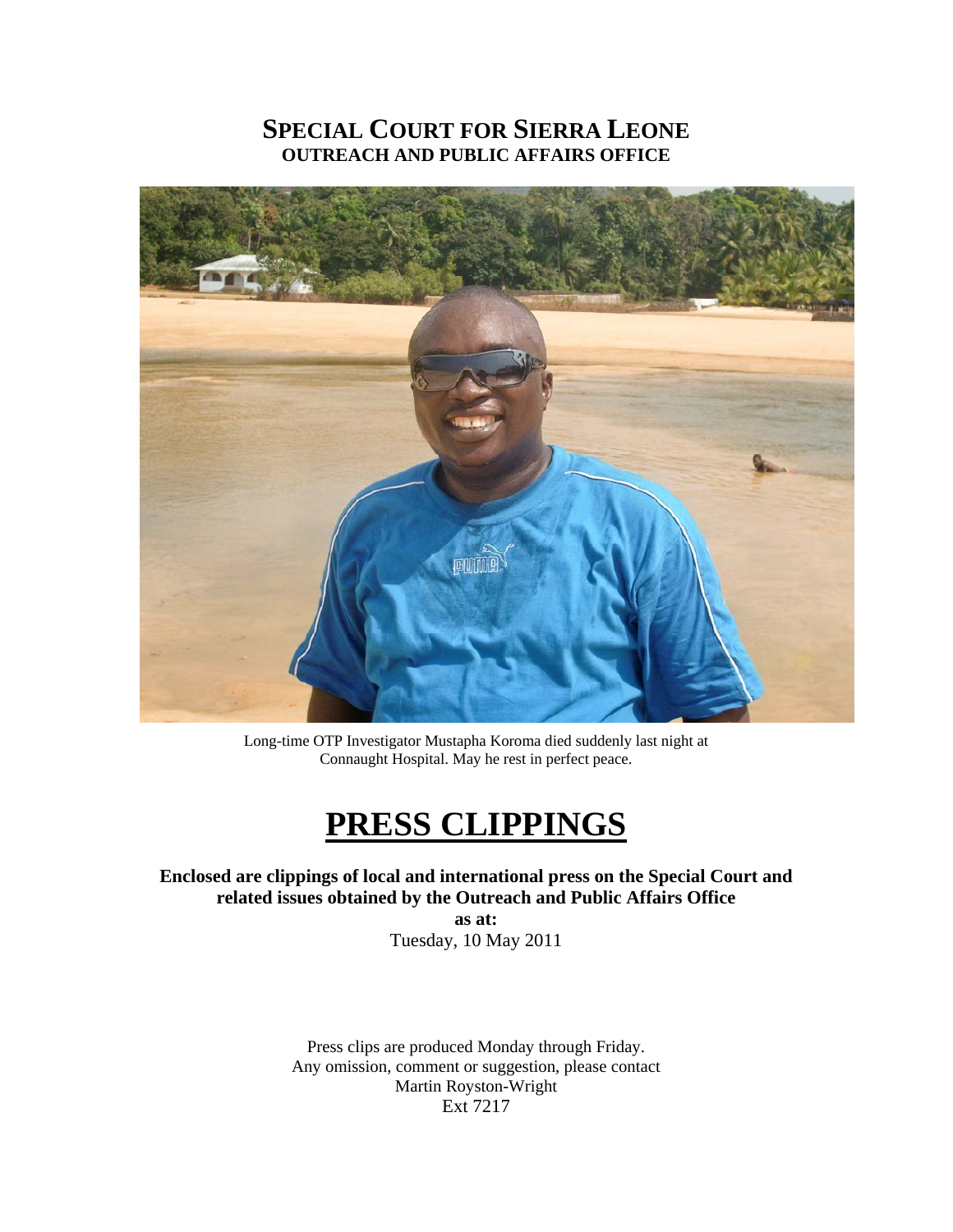| <b>International News</b>                                                  |           |
|----------------------------------------------------------------------------|-----------|
| Ndahimana to Close His Defence Case by May 13 / Hirondelle News Agency     | Page 3    |
| Defence Case of Captain Nizeyimana Begins / Hirondelle News Agency         | Page 4    |
| Antonio Cassese - President with a Purpose / International Justice Tribune | Pages 5-6 |
| EAC: Africa's New Tool Against War Crimes / Guardian on Sunday             | Pages 7-8 |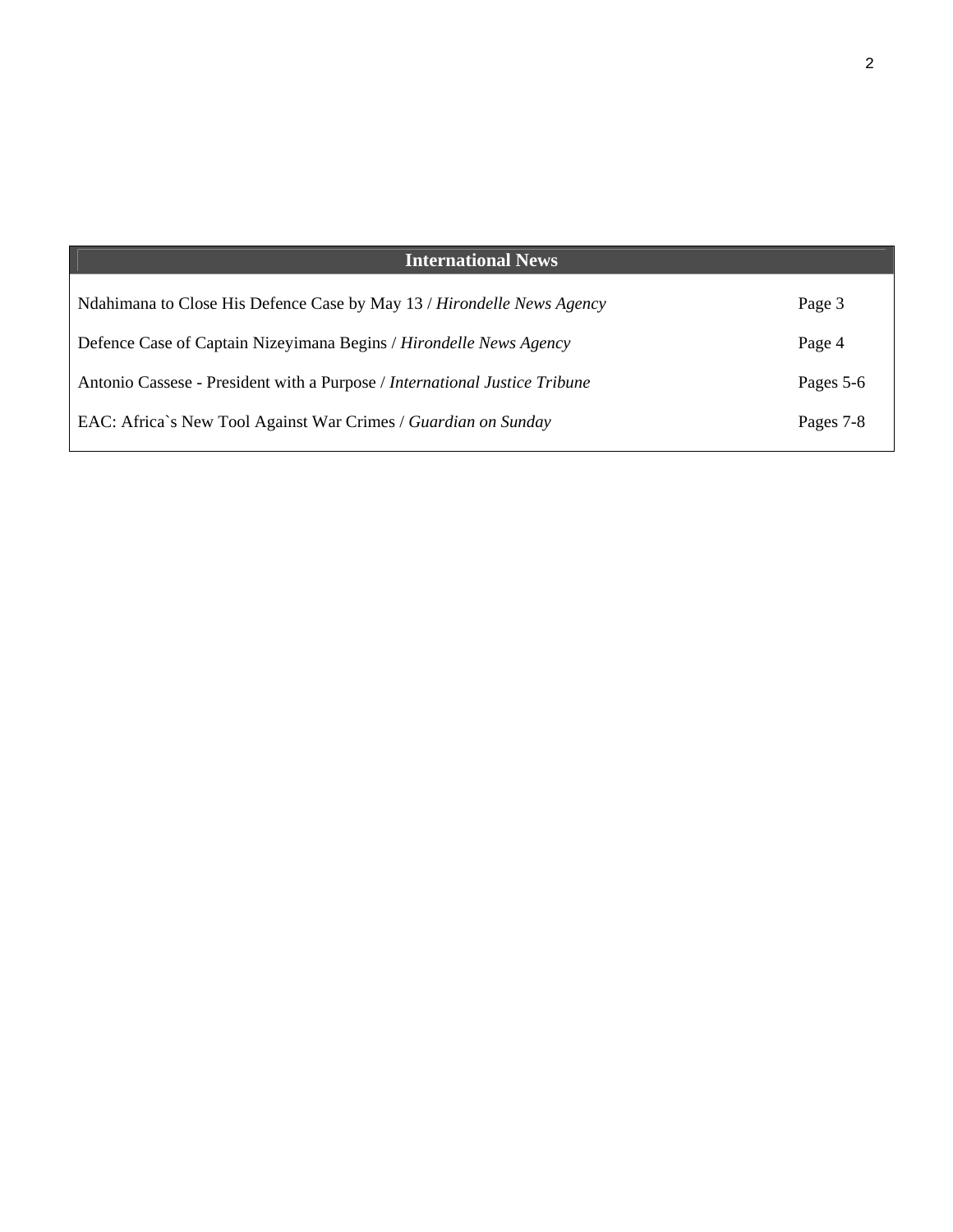## Hirondelle News Agency

Monday, 9 May 2011

#### **Ndahimana to close his defence case by May 13**

The International Criminal Tribunal for Rwanda (ICTR) Monday insisted that the defence case for former Rwandan Mayor Grégoire Ndahimana should be closed by May 13, 2011.

"We would like to remind the defence that it should close its case by May 13. There must be end of litigation," the Presiding Judge Florence Rita Arrey said after the defence had failed to field its witness codenamed ND20 who had been scheduled to testify when the hearing resumed.

Earlier, the defendant's lead counsel Bharat Chadha had sought for appropriate direction after the witness failed to show up on claims that he received death threats on his life.

"The witness is material and very crucial. We still hope that the presence of the witness could be procured. We ask the Chamber to order or give directives so that this important witness can appear and testify," the counsel urged.

However, the judge said the information received suggests that the witness was not willing to come. "It is clear from the information we have received that the witness is not willing to come. This is not the first time he is doing so. This is costing the Tribunal. The witness should be dropped by the defence," she ordered.

Following such order, only one witness has remained to testify for Ndahimana, former Mayor of Kivumu Commune in Kibuye prefecture (Western Rwanda). The witness is expected to testify on May 12, 2011. Already 29 witnesses have testified for the defendant since he began presenting his case on January 17, 2011.

Ndahimana is charged with genocide or complicity in genocide, in the alternative and extermination, as a crime against humanity. He is accused of planning the massacres at Nyange Church in his commune jointly with other officials, including the parish priest, father Athanase Seromba, currently serving life imprisonment sentence for his involvement.

Others are businessman Gaspard Kanyarukiga, who was sentenced to 30 years imprisonment for similar offence and Fulgence Kayishema, former Judicial Police Inspector of the commune, who is still at large. More than 2000 Tutsi refugees were allegedly killed at the church.

Ndahimana was arrested in the Democratic Republic of Congo (DRC) on August 10, 2009. He was transferred to Arusha on August 21, 2009. He made his initial appearance on September 28, 2009 and denied all the charges.

#### FK/GF

© Hirondelle News Agency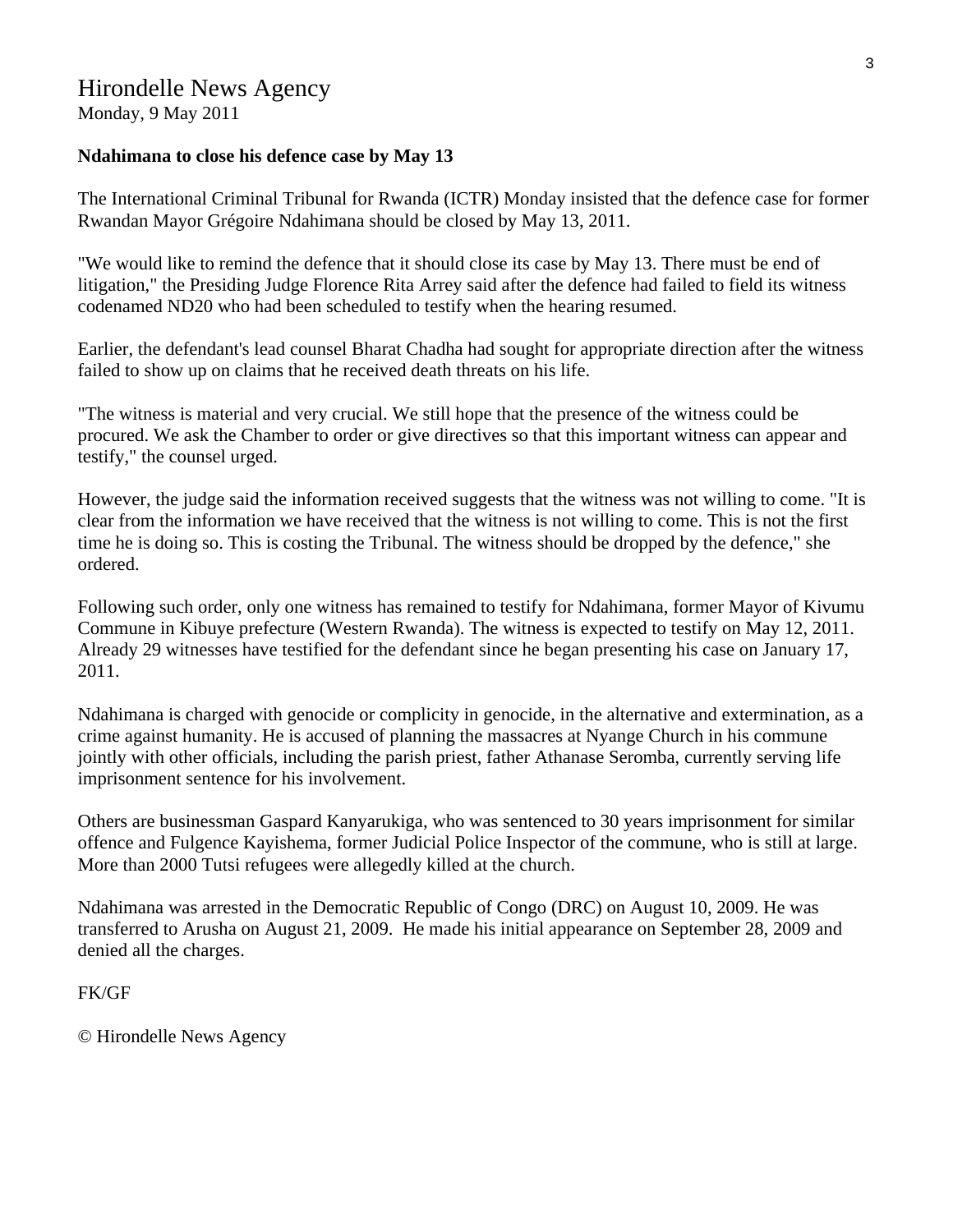Monday, 9 May 2011

#### **Defence case of Captain Nizeyimana begins**

Deogratis Basesayabo, first defence witness in the case of former Rwandan military officer, Captain Idelphonse Nizeyimana told the International Criminal Tribunal for Rwanda (ICTR) on Monday about three events where patients mostly Tutsis were abducted from the Butare University Teaching Hospital and killed after mid April, 1994.

Basesayabo who was doing his Medical Internship at the hospital said beginning April 15, 1994 the hospital was receiving wounded patients including civilians and soldiers and even other members of the population who were not wounded but sought refugee, as the hospital was considered a safer place compared to other areas engulfed with violence.

''A nurse told us in the morning of April 16,(1994) that soldiers abducted 10 patients and shot them dead outside the fence of the hospital,'' Basesayabo told the court as he was being led in his examination inchief by the accused lead defence Counsel, John Philpot.

He added that there were two more such events where patients were abducted by soldiers and militiamen at night and led to their death next to the hospital compound and that most of the victims were considered to be Tutsis.

He explained that doctors, nurses and other hospital staff continued to work but as the security situation deteriorated, they started fleeing from the hospital especially when bombs commenced shelling near the hospital.

The witness though admitted to see three roadblocks one manned by Presidential Guard soldiers, the other one by the students of the University and the third by students of the Non-Commissioned Officers Military Academy (ESO), he did not witness dead bodies at those areas but he saw some bodies along the road near the hospital.

The Prosecution took over to cross examine the witness after defence completed examination in-chief of the witness.

According to Counsel John Philpot, his team expects to call between 45 and 50 witnesses for the defence of their client.

The prosecution started its case on January 17, 2011 and rested it, on February 25 after presenting 38 witnesses.

Capt. Nizeyimana is charged with genocide, extermination, murder and rape. He has pleaded not guilty to the charges.

Several prosecution witnesses alleged that Capt. Nizeyimana among others ordered, supervised and organized the massacres of Tutsis in various places in Butare, including that of Queen Rosalie Gicanda, the widower of the last but one Rwandan King Mutara III, Rudahingwa on or about April 21, 1994.

The defendant was arrested in Uganda on October 5, 2009 and transferred to the UN Detention facility in Arusha, Tanzania the following day.

© Hirondelle News Agency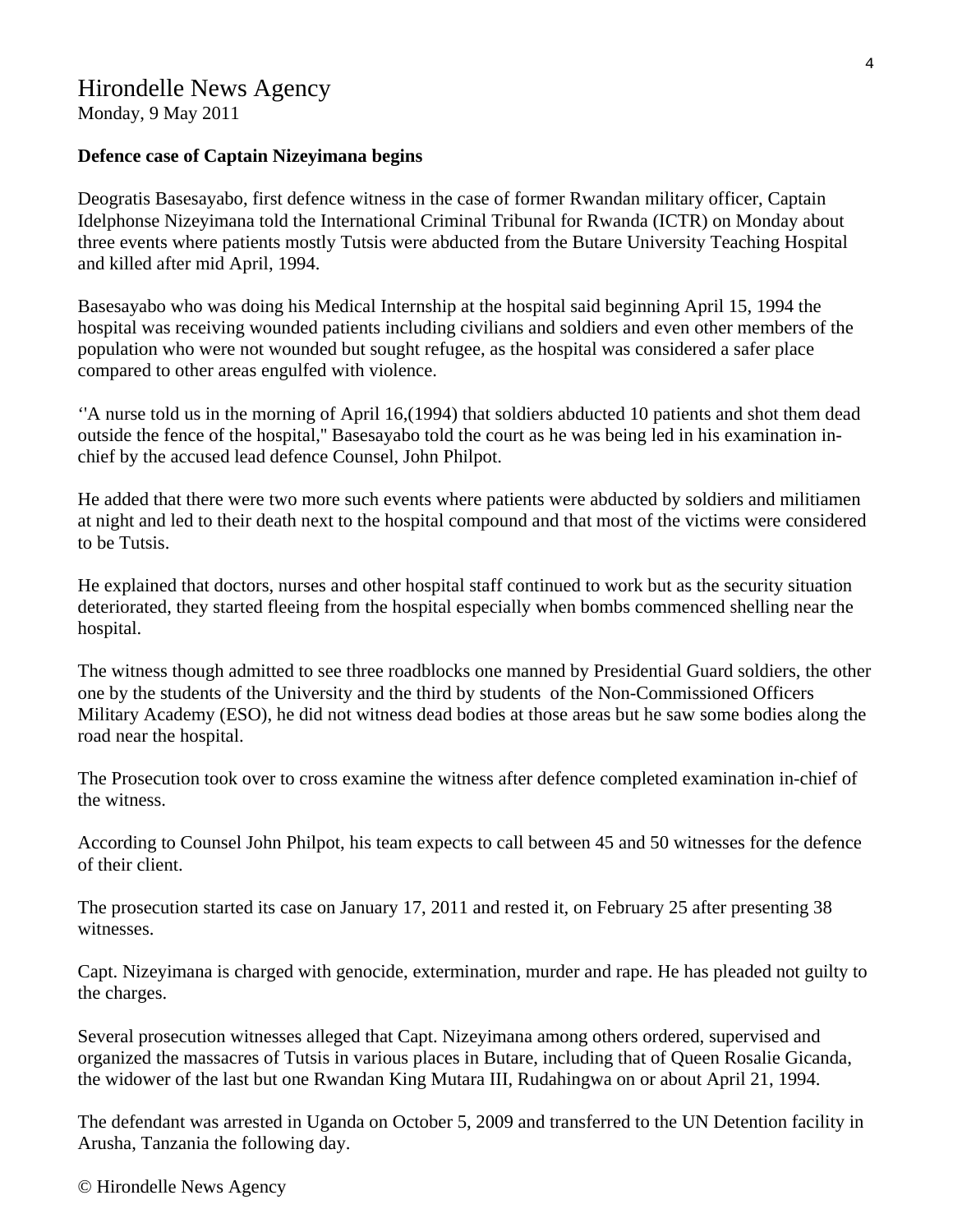## International Justice Tribune

Tuesday, 10 May 2011

#### **Antonio Cassese - President with a purpose**

In the coming months, the UN-backed Special Tribunal for Lebanon (STL) expects to begin arresting and putting on trial those responsible for the assassination of the former Lebanese prime Minister Rafik Hariri.

#### *By Geraldine Coughlan*

As the STL moves into its next phase the Tribunal's President, Antonio Cassese, continues to publish extensively on issues of international human rights and criminal law.

Cassese, professor of international law at the University of Florence and former President of the International Criminal Tribunal for the former Yugoslavia (ICTY), spoke to the *International Justice Tribune* (IJT):

#### **What does your role as STL President entail?**

Substantially, I would say coordinating the action of the various organs of the Tribunal (Chambers, Office of the Prosecutor, Defence Office, Registry), entertaining contacts with ambassadors of countries interested in the Tribunal or the assistance of which we need to request, and trying to ensure some leadership so as to stimulate all organs to act as professionally, quickly and efficiently as possible. I think it is also important for the President to demonstrate by his daily action that the Tribunal is fair and intends to dispense justice without paying any attention whatsoever to politics or to pressure from Governments or the media, if any.

#### **How have you familiarised yourself with Lebanese law?**

I have tried to read as much as possible, in French or English, on Lebanese criminal law. But my best teachers have been the Lebanese Judges sitting on the STL, chiefly my excellent colleague and great judge Ralph Riachy, who, as the Tribunal's vice-president, has immediately taken office at Leidschendam, after the establishment of the STL. He has kindly passed on to me, almost on a daily basis, and frequently through interesting informal discussions, much knowledge about Lebanese case law, the daily functioning of the Lebanese judiciary, as well as the legal mindset of judges and practioners.

#### **Is it difficult to portray the hybrid nature of the STL to the public?**

No, it should not be difficult. Hybrid courts are composed of national judges (in our case, Lebanese Judges) and international judges from different countries. The latter Judges have a majority (7 to 4). In addition, our Tribunal applies Lebanese substantive law and international procedural law, trying to amalgamate and blend the two systems, by looking for solutions that are in keeping both with the principle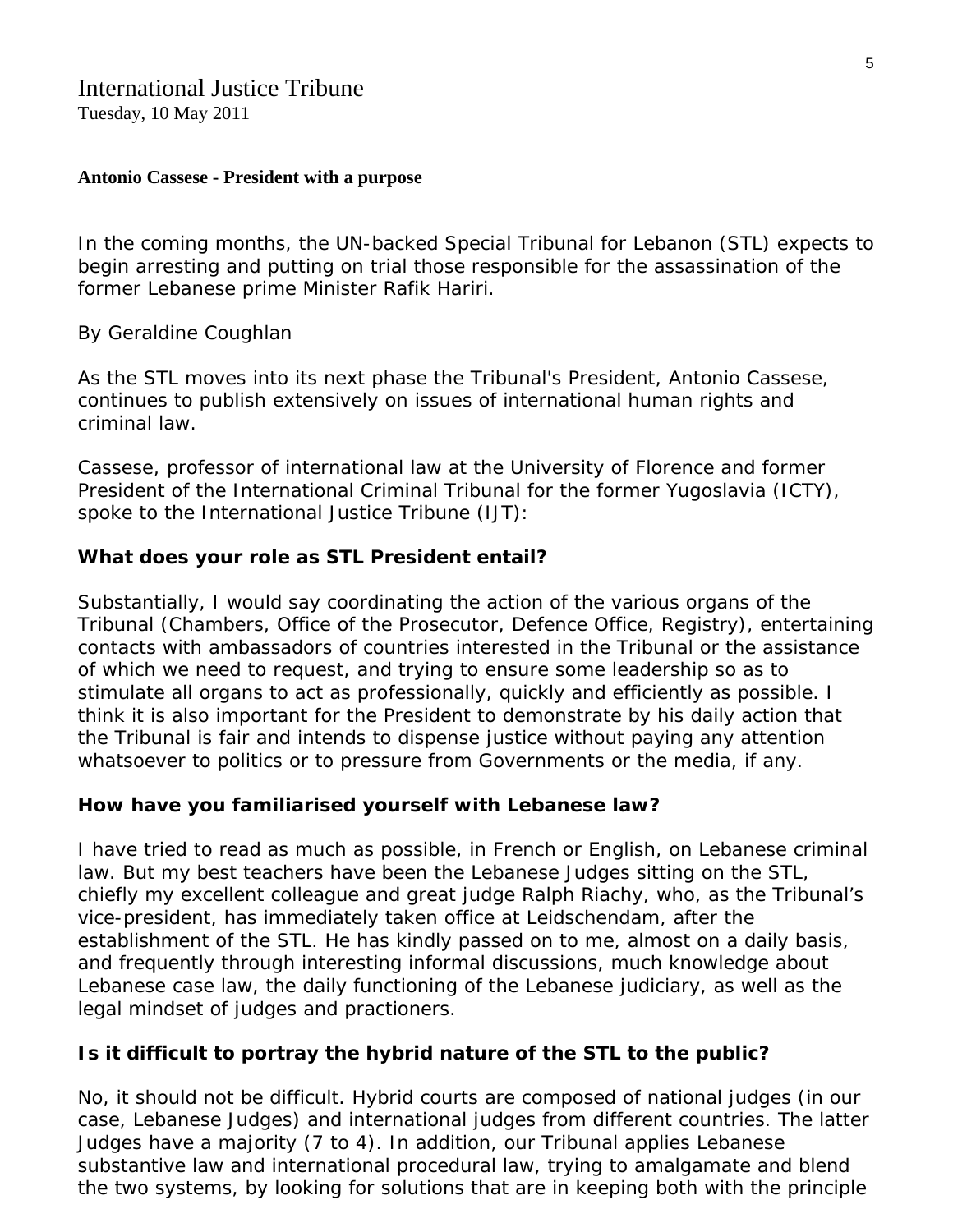*nullum crimen sine lege* and respect for the rights of the suspects and accused, and the principle of expeditious administration of justice.

## **What have been the most challenging moments of your career?**

When I was President of the Council of Europe Committee for the Prevention of Torture, and we managed skilfully to find in the police stations or prisons of some countries evidence of torture or serious ill-treatment, on which we quickly reported to the authorities of the countries concerned requesting them to remedy the situations.

Or when at the International Tribunal for the Former Yugoslavia we were able to issue judgements that were fair but also made it possible for international law to progress and to become more attuned to the realities of war today.

Other challenging moments were when in Darfur, acting for the United Nations, I was able with my colleagues to find credible evidence of serious international crimes and then duly reported to the Security Council on such violations.

At present a great challenge resides in endeavouring to push forward the whole machinery of the STL, so as to start our judicial action as speedily as possible.

## **What do you think is the most interesting case in international law?**

As for cases brought before the International Court of Justice, perhaps the Nicaragua case (1986) remains a great judgement, in spite of some flaws (such as the one of effective control that I criticised in Tadic in 1999).

As for international criminal courts, there are many: for instance, Delalic, Tadic 1995, Kristic (Trial Chamber), Brdianin (Appeals Chamber).

However, many national courts also have pronounced important judgments: the Leipzig Supreme Court in 1922 issued judgements of great legal importance.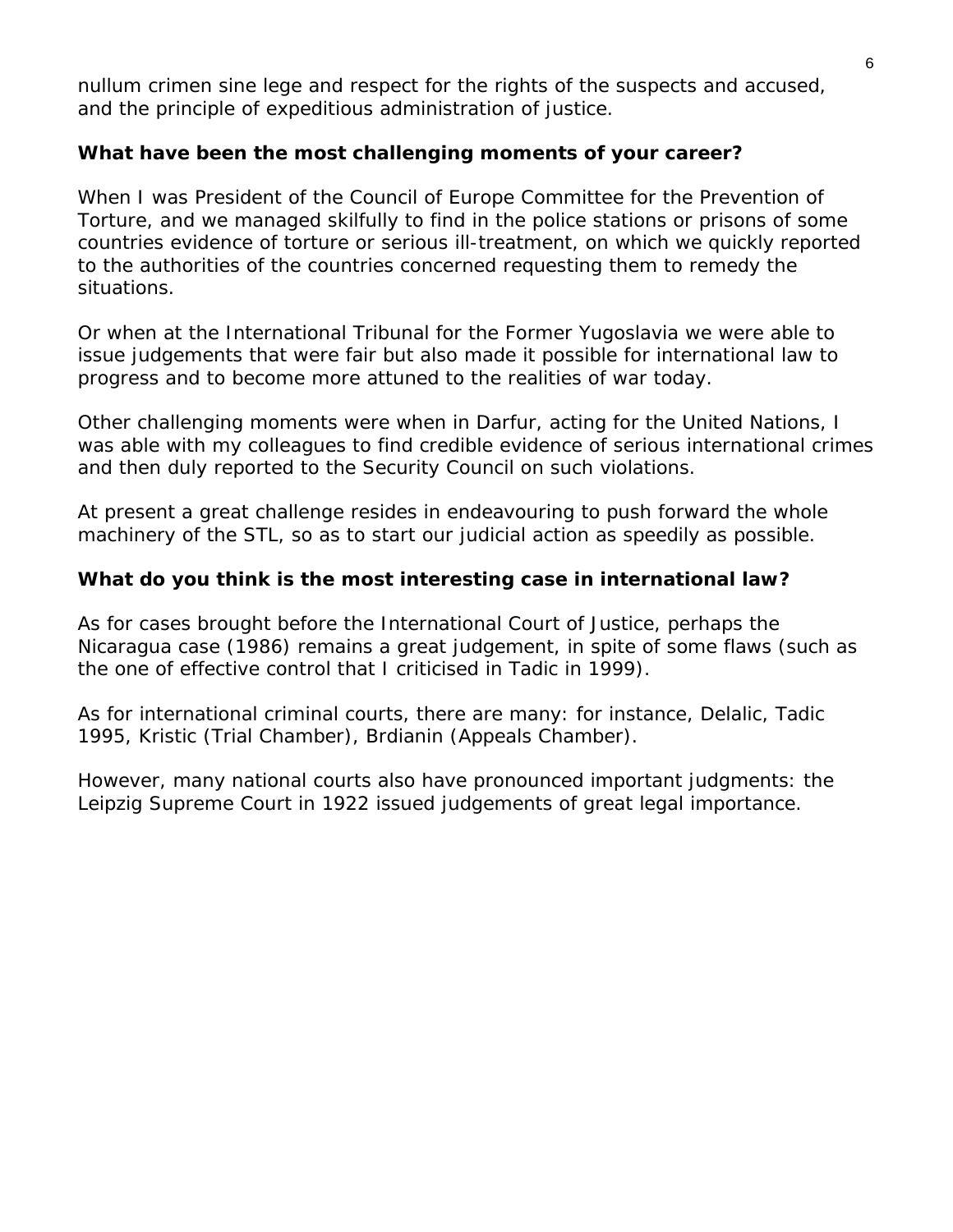## Guardian on Sunday

Tuesday, 10 May 2011

#### **EAC: Africa`s new tool against war crimes**

#### By East African News agency

With the recent establishment of the African Court on Human Rights and People's Rights in Arusha, the East African region and the rest of the continent now have an instrument to deal with cases of crimes against humanity and war crimes.

While there has been a push by the African Union (AU) for the deferral of Kenyan cases pending before the International Criminal Court (ICC), few African countries have utilized the institutions of justice available on the continent.

The African Court on Human Rights and People's Rights, created by the AU, is aimed at enhancing the protection of human rights on the African continent. Working closely with the new court is the recently-activated Pan African Union of Lawyers (PALU), which engages AU organs and institutions on democracy, good governance, rule of law and human rights.

In the past, there have been few trials in the continent on crimes against humanity, except for the International Criminal Tribunal for Rwanda in Arusha and the Sierra Leone Special Tribunal currently trying the former Liberian President, Charles Taylor, within the ICC premises at The Hague.

For instance, to make use of the AU court, the victims of Kenyan post-election violence could use the African Court on Human Rights and People's Rights and the African Commission on Human and People's Rights in Banjul, Gambia, to seek justice.

Donald Deya, the PALU chief executive and the former Executive Secretary of the East African Law Society (EALS) told the independent East African News Agency (EANA) in an interview that Africa has created many organs and institutions do deal with issues of human rights, international crimes and economic injustices but they are hardly in operation because many African countries have not enlightened their citizens that these institutions, such as the COMESA court in Lusaka, are at their disposal.

While the ICC is good for guarding against human rights abuses in the world,Deya said, there is still need for the continent to strengthen its own African institutions so that the majority of cases can be held in the Africa. If the state is unable, or unwilling, to handle these cases, then they can be held at the sub-regional or continental level.

"We are potentially looking at a situation where the African Court of Human and People's Rights would be able to try not only genocide, war crimes and crimes against humanity, which are the only three crimes the ICC can be able to try, but try other international crimes of concern to Africa such as piracy, terrorism, international corruption and the new crime of unconstitutional change of governments," Deya said.

Undoubtedly, Africa's Horn and the Great Lakes regions have been the scences of war crimes, with the Democratic Republic of Congo (DRC), Sudan, Uganda, Burundi, Somalia, Ethiopia, Rwanda and of late Kenya, being some of the countries where crimes against humanity have allegedly been committed over the years.